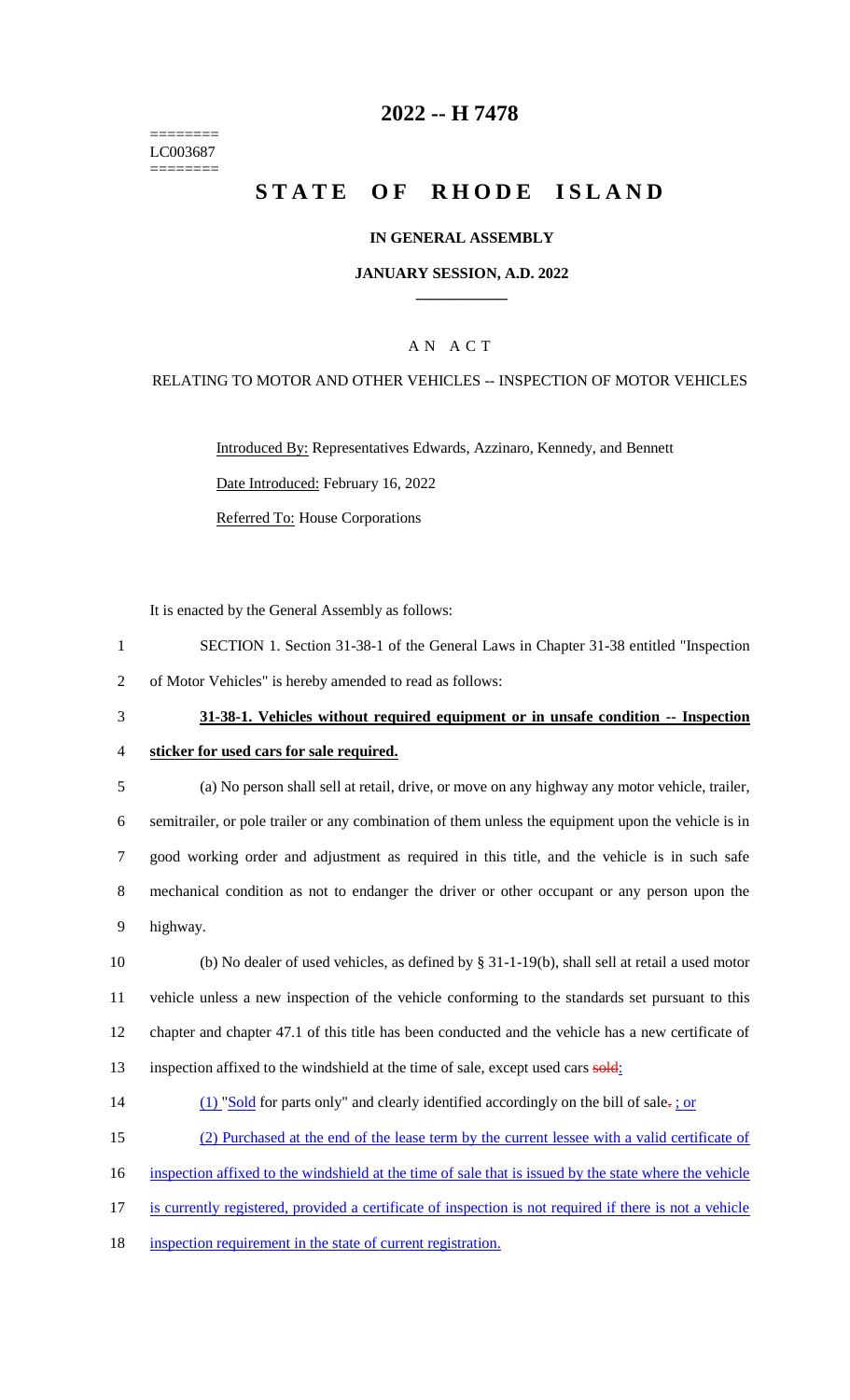1 SECTION 2. This act shall take effect six (6) months after passage.

#### $=$ LC003687 ========

LC003687 - Page 2 of 3